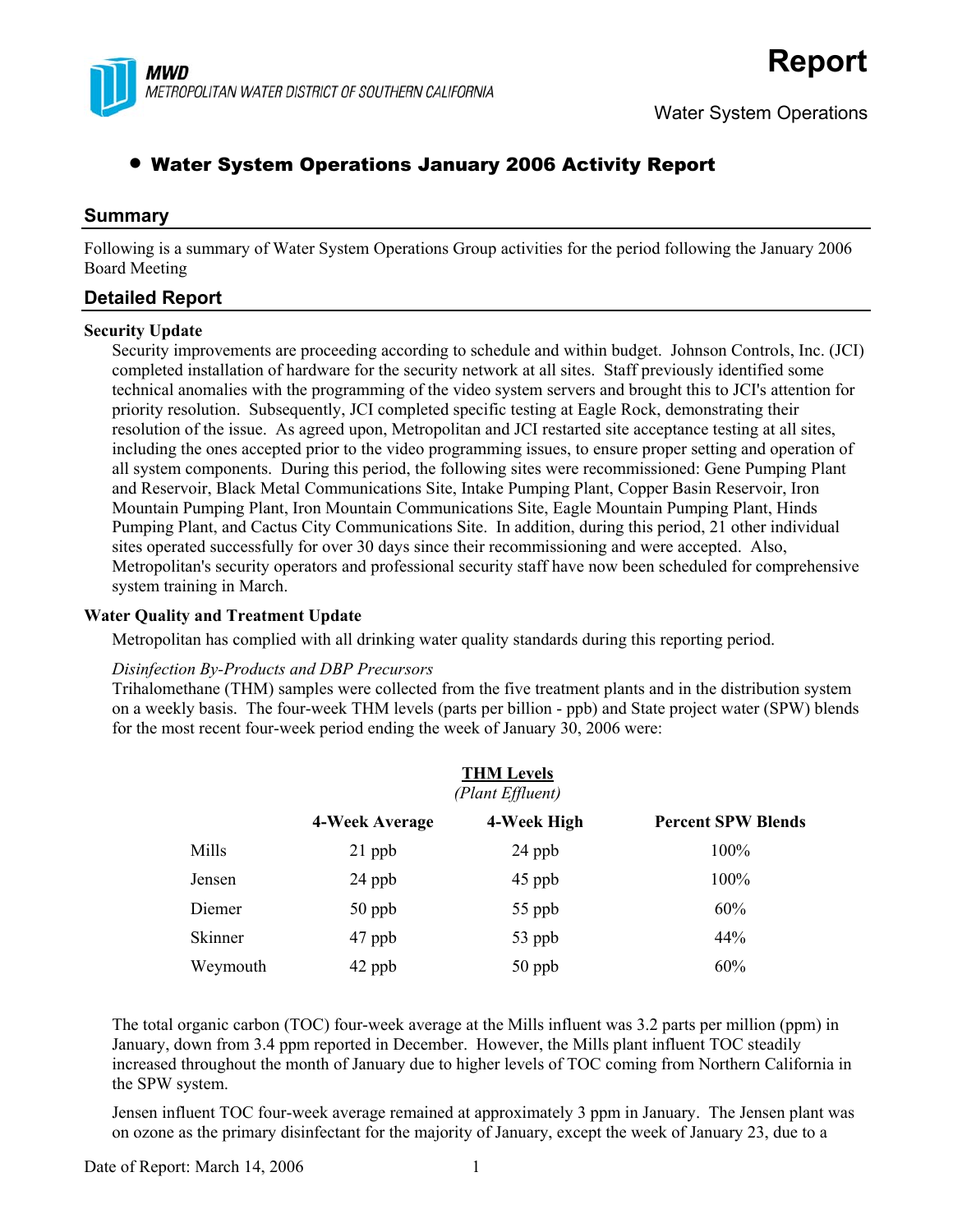# Board Report (Water System Operations January 2006 Activity Report)

power outage caused by high winds. Diemer and Weymouth plants changed to plant influent chlorination in January to meet required disinfectant contact times. The change in the initial chlorine application point caused the increase in THM values from the Diemer and Weymouth plants. Distribution system THM levels in parts of Orange County and the central pool were as high as 65 ppb, and the 4-week average ranged from 27 to 57 ppb. The Skinner distribution system sites have ranged from 41 to 53 ppb for the 4-week period ending January 30, 2006.

### *Perchlorate*

Perchlorate levels in the Colorado River source water locations (Lake Havasu at Intake, San Jacinto Tunnel West Portal, and Lake Mathews) have ranged from non-detect (<2 ppb) to 3.4 ppb in 2005. For the month of January 2006, perchlorate levels at all monitoring locations were below detection.

Currently, there is no regulatory standard for perchlorate. California Department of Health Services (CDHS) plans to establish an MCL, based on the Office of Environmental Health Hazard Assessment (OEHHA) public health goal (PHG) of 6 ppb.

Perchlorate clean-up efforts in Henderson, Nevada continue. Based on our weekly monitoring data and the real-time flow data provided by the Nevada Department of Environmental Protection (NDEP), the average loading at North Shore Road for January 2006 was calculated to be 164 lbs/day due to the after affects of elevated storm flows and wash out of perchlorate from local soils.



Perchlorate loads measured at North Shore Road are presented in the figure below:

### *Chromium 6*

Metropolitan continues to participate in the Department of Toxic Substance Control's (DTSC's) Consultative Workgroup in order to ensure that Metropolitan's interests are represented.

Chromium 6 concentrations in monitoring well MW 34-100 (located approximately 50 - 65 feet from the river) have continuously increased since April 2005 and ranged from 452 to 837 ppb from April 4, 2005 through January 23, 2006. Monthly sampling of the Colorado River near the PG&E site continues. Chromium 6 was not detected  $\left($  <0.03 ppb) in any of the samples collected in January.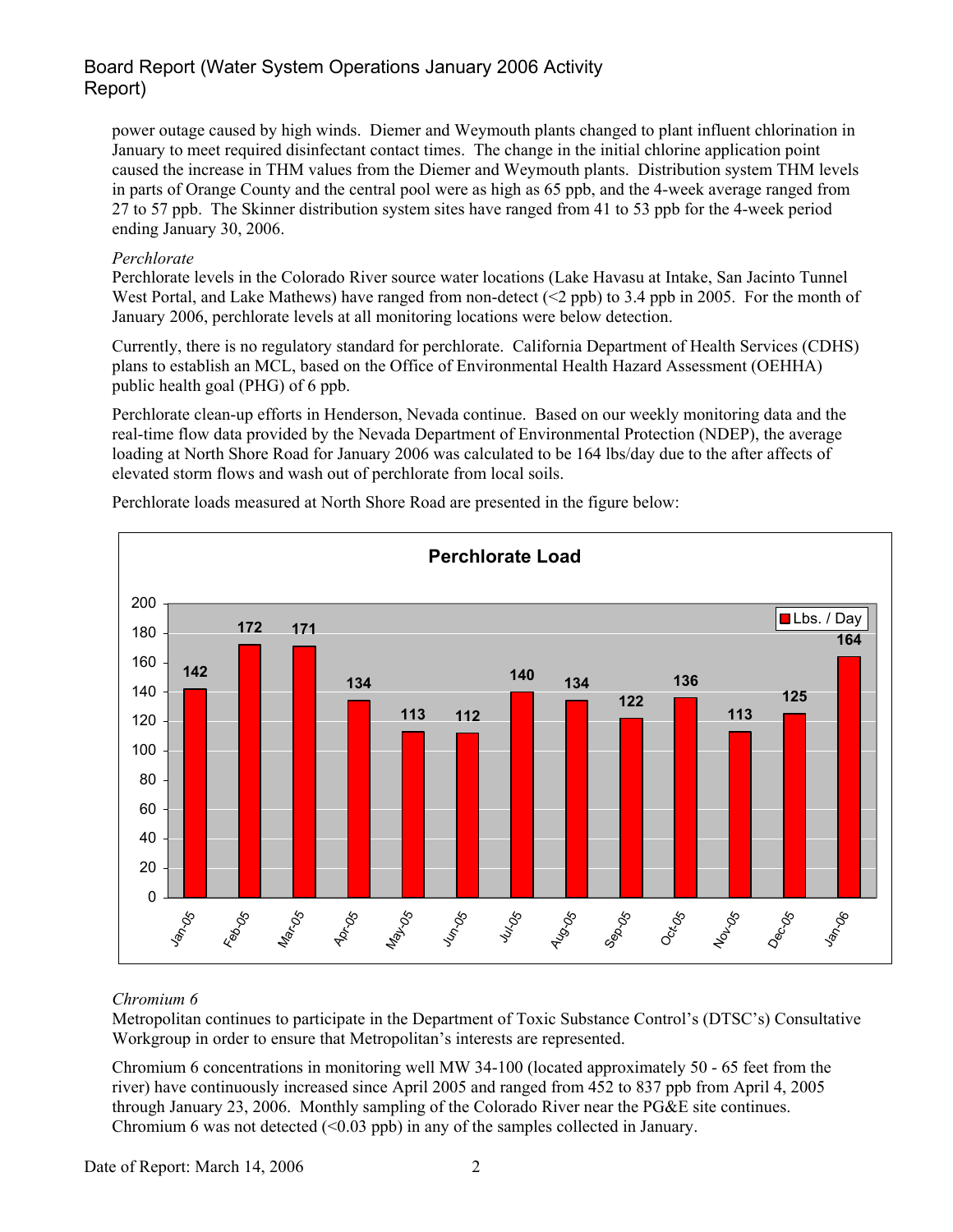# Board Report (Water System Operations January 2006 Activity Report)

Currently, there is no drinking water standard for chromium 6. The CDHS MCL for total chromium is set at 50 ppb. The OEHHA is working on a PHG that will be used by CDHS to set an MCL for chromium 6.

#### *Taste-and-Odor (T&O)*

There are no taste-and-odor problems in our source or finished waters at this time.

#### *Total Dissolved Solids (TDS) Levels*

The February 2005 through January 2006 twelve-month flow-weighted average TDS levels for the Diemer and Weymouth plants were 464 and 446, respectively. The twelve-month flow-weighted average TDS for Skinner was 515 and has exceeded the goal of 500 because of SPW blend restrictions required to meet the Stage 1 Disinfectants/Disinfection By-Products regulations at the Skinner plant.

#### *Fluoridation*

Construction of fluoridation facilities has commenced at the Diemer and Skinner plants. The construction bids for the Mills plant fluoridation facilities have been received and will go to the March Board for award. The bids were opened the first week of February 2006 for the Weymouth facility and will go to the April Board for award. A contract covering the Jensen Plant is pending board approval at the April Board meeting.

#### *Shutdowns*

On February 27, 2006, the Mills plant was shutdown for three days. The primary reason for the shutdown was to tie-in the Perris Valley Pipeline. Other work during this three-day period included high voltage maintenance and installation of a chemical diffuser for fluoride.

### **Conveyance & Distribution Update**

Staff was involved in two major shutdowns for this reporting period. The first was a shutdown of the Skinner Treatment Plant, which was originally scheduled for 11 days. In addition to dewatering sections of the Skinner plant itself to allow for contractor-driven work related to construction of Module 7, reaches of the Auld Valley Pipeline and San Diego Pipeline No. 4 were dewatered to permit remote-field eddy current inspections. The shutdown began on February 5 and was completed on February 12, more than three days ahead of schedule. This shutdown involved extensive coordination with member agencies and retailers due to the unusually warm weather experienced during the shutdown.

On February 6, a seven-day shutdown of the East Orange County Feeder No. 2 was initiated. The purpose for this outage was to install a pump bypass around the Coastal Junction Pressure Control Structure in Irvine. The Municipal Water District of Orange County (MWDOC) will be installing the pumping units to enhance water deliveries to two of its service connections during upcoming Diemer Plant outages, the first of which will take place March 13-17. In addition, repairs were made to several valves and other components on the Feeder.

#### **Water System Update**

As of February 20, 2006, SWP in-basin deliveries for CY 2006 were 247 thousand acre-feet (TAF) and include 20 TAF of water from the San Bernardino Valley Municipal Water District/Inland Feeder Interconnection. All deliveries were from CY 2005 carryover accounts and Article 21. To date, no Table-A water has been delivered to Metropolitan in CY 2006.

For CY 2006 through February 20, 2006, Colorado River Aqueduct (CRA) gross deliveries were 65 TAF, or 10 percent of the current approved diversion target of 652 TAF.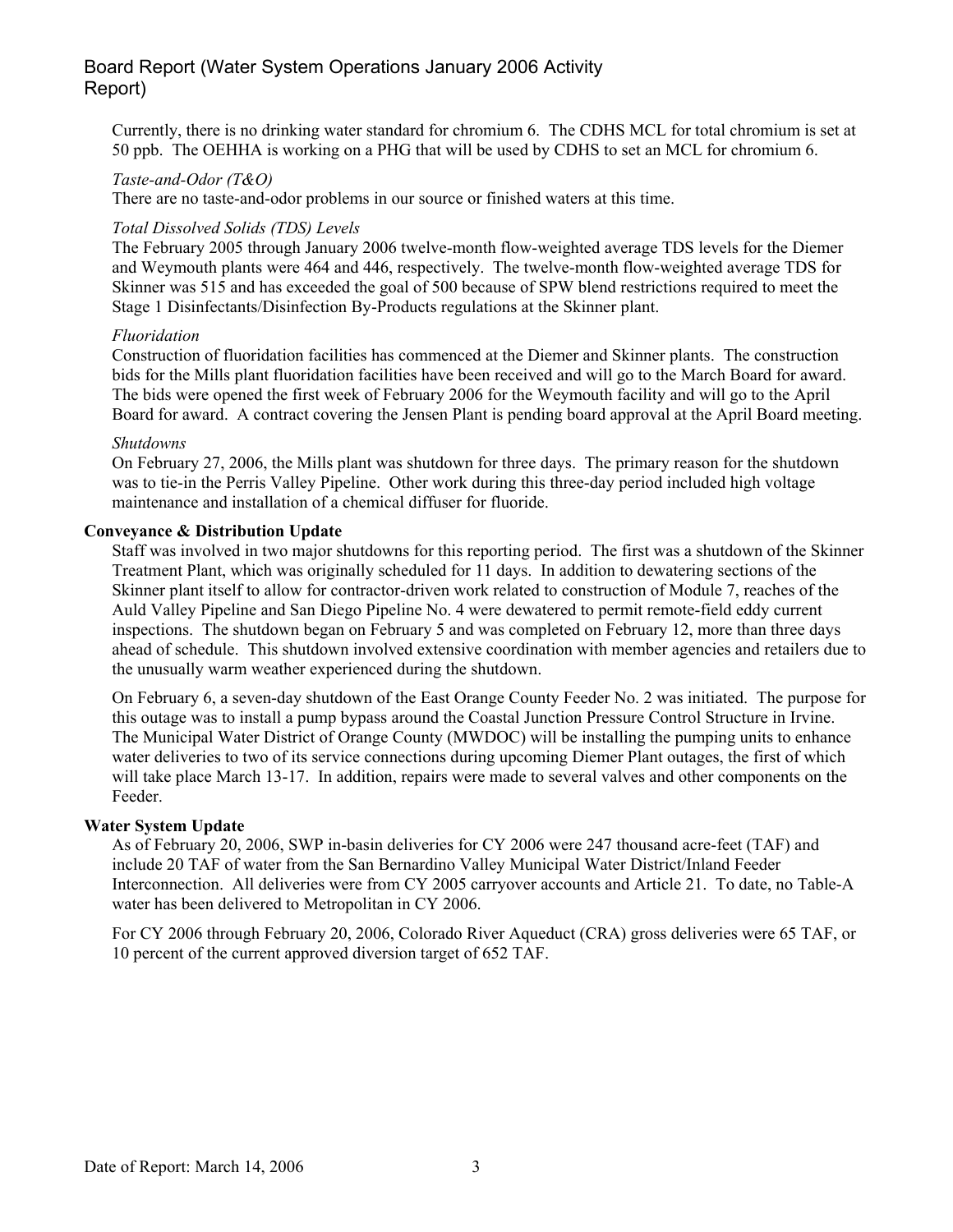# Board Report (Water System Operations January 2006 Activity Report)

Reservoir levels are indicators of water supply conditions of the State Water Project (SWP), CRA and Metropolitan's service area. The following storage levels for key reservoirs reflect monthly data as of February 20, 2006:

|                                  | <b>Storage To-Date</b> | <b>Percent of Capacity</b> |
|----------------------------------|------------------------|----------------------------|
| <b>Metropolitan Reservoirs</b>   |                        |                            |
| Diamond Valley Lake              | 801,500 AF             | 99%                        |
| Lake Mathews                     | 138,900 AF             | 76%                        |
| Lake Skinner                     | 36,800 AF              | 84%                        |
| <b>SWP Reservoirs</b>            |                        |                            |
| Lake Oroville                    | 2.87 MAF               | 81%                        |
| San Luis Reservoir Total         | 2.02 MAF               | 100%                       |
| San Luis State Share             | 1.15 MAF               | $100\%$                    |
| <b>Colorado River Reservoirs</b> |                        |                            |
| Lake Powell                      | 11.0 MAF               | 45%                        |
| Lake Mead                        | 15.5 MAF               | 60%                        |
| <b>SDCWA Reservoirs</b>          |                        |                            |
| 24-Reservoir Total               | 339,900 AF             | 57 <sub>%</sub>            |

As of February 20, 2006, the San Gabriel Valley Groundwater Basin key well elevation was 242 feet above sea level. At 250 feet and above, spreading of imported-water is curtailed.

#### *Sales and Deliveries*

The official final water sales for January 2006 were 152 TAF. This amount was 25 TAF, or 20 percent, more than the budgeted amount of 127 TAF for January 2006. The current sales projection for February 2006 is 152 TAF, which is 42 TAF greater than the budgeted amount for February of this year.

#### *Precipitation*

For the current water year (October 1, 2005 to September 30, 2006) through February 20, 2006, total precipitation for four southern California cities and the Eight Station Index (a measure of precipitation in the SWP's watershed) was:

| <b>Weather Station</b>         | Precipitation | <b>Percent of Average</b> |
|--------------------------------|---------------|---------------------------|
| Los Angeles Civic Center       | 5.04 inches   | 54%                       |
| Santa Ana (John Wayne Airport) | 1.96 inches   | 24%                       |
| San Diego Airport              | 1.53 inches   | 23%                       |
| Riverside Airport              | 2.54 inches   | 41%                       |
| <b>Eight Station Index</b>     | 45.90 inches  | 142%                      |

For this current water year, the National Weather Service's Colorado River Basin Forecast Center has developed a most probable Lake Powell inflow scenario, which is 11.4 million acre-feet, or 95 percent of average. As of February 20, 2006, precipitation was 105 percent of average, and the projected unregulated inflow into Lake Powell was 101 percent of average.